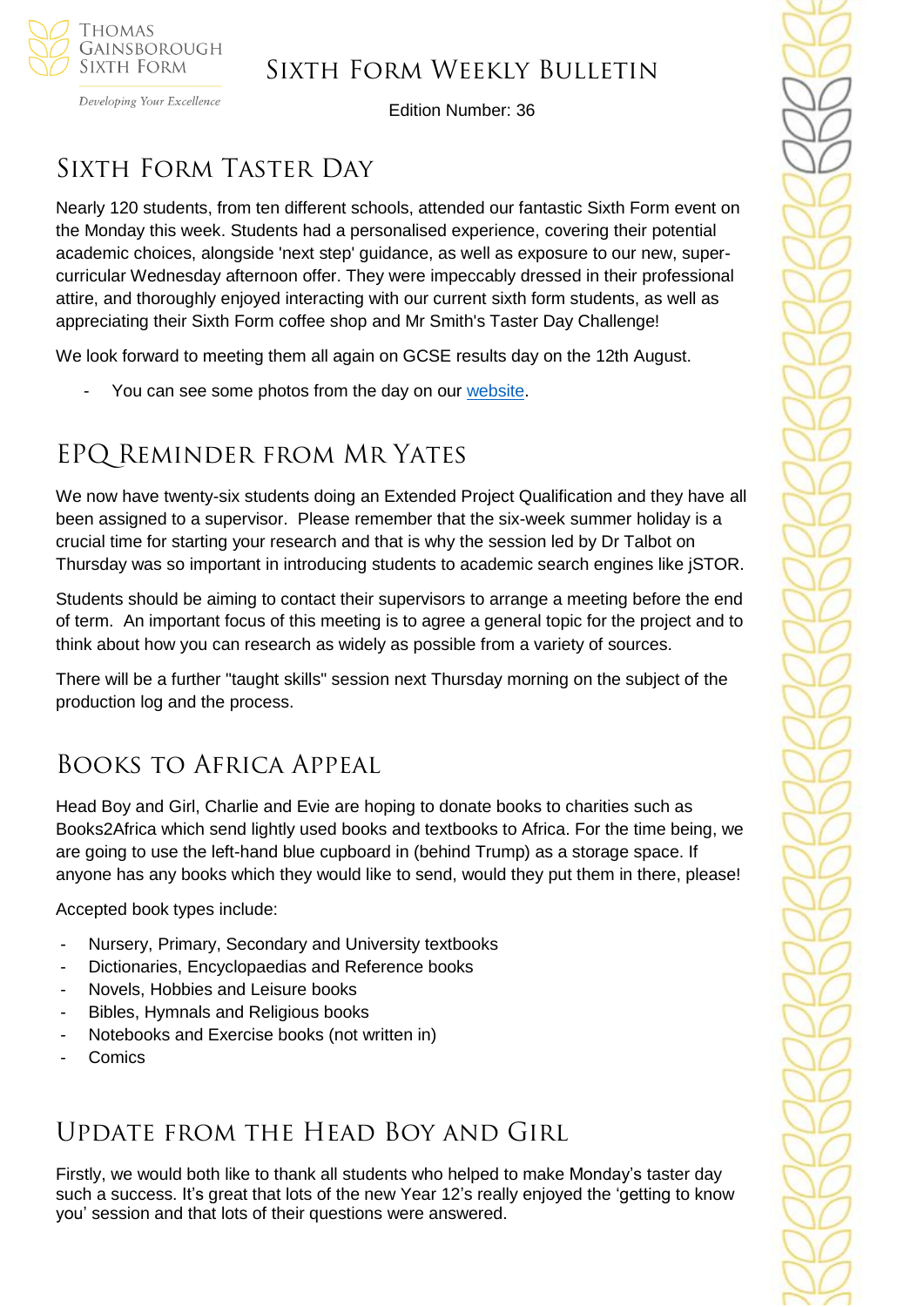

#### Developing Your Excellence

### Sixth Form Weekly Bulletin

Edition Number: 36

Work is well underway on issue 6 of the Illustrator student magazine. Thank you to the many students who have sent in articles, artwork and photography to be featured; it's going to be a good one! If all goes to plan it will be published on Wednesday 14th July.

Remember, if you bring your own **reusable cup**, you will receive a 10p discount on hot drinks in the cafe.

If you have any ideas, please don't hesitate to come and find us!

### Subscription to the Financial Times

If you are a budding banker or economist then you will be pleased to learn that the sixth form has secured a completely free subscription to the Financial Times online, which can be accessed by any of our students. All you have to do is follow this [link](https://enterprise.ft.com/en-gb/services/group-subscriptions/secondary-education/) and sign up using your TGS email address. We have been advised that the initial sign up must happen from a school, not home computer. Subsequently it can be accessed from anywhere.

### Ted tv of the week

**'What's normal anxiety - and what is an anxiety disorder?'** with Jen Gunter [Watch here](https://www.ted.com/talks/jen_gunter_what_s_normal_anxiety_and_what_s_an_anxiety_disorder)

## University News

#### **Uni Taster Days**

Check out Arts University Bournemouth's [Online Art Summer School](https://www.unitasterdays.com/events/event/65756/arts-university-bournemouths-art-summer-school) in August. Students will work with lecturers on a large creative project, enhancing their practice and equipping them with the tools to progress into Higher Education. The deadline is this Monday (12th July).

Events for students and school groups have also been added this week by [Falmouth](https://www.unitasterdays.com/search.aspx?IID=273&Sort=D)  [University,](https://www.unitasterdays.com/search.aspx?IID=273&Sort=D) [Lancaster University,](https://www.unitasterdays.com/search.aspx?IID=136&Sort=D) [Norwich University of the Arts,](https://www.unitasterdays.com/search.aspx?IID=183&Sort=D) the [University of Lincoln,](https://www.unitasterdays.com/search.aspx?IID=325&Sort=D) [University College London](https://www.unitasterdays.com/search.aspx?IID=274&Sort=D) and many more. Search all events [here.](https://www.unitasterdays.com/search.aspx)

University guidance webinars released this week include a student and school guide to the [university year in industry](https://www.unitasterdays.com/ondemand/webinar/129/the-university-year-in-industry) (also known as sandwich courses) and studying [Earth Sciences](https://www.unitasterdays.com/ondemand/webinar/128/earth-sciences) at university. Search all webinars here.

#### **Open Days**

If you haven't yet decided where you want to go to university, an open day can really help with that decision. Opendays.com have a really helpful [calendar](https://www.opendays.com/calendar/) for you to use.

#### **Goldsmiths Taster Days**

Goldsmiths Taster Days offer anyone thinking about attending university the opportunity to attend a lecture or workshop, find out more about courses at Goldsmiths, and talk to current students.

We have upcoming Taster Days covering subjects from English to Therapeutic Studies and topics from Selfies to Black Live Matter.

Each Taster Day consists of a lecture or workshop, with information about courses at Goldsmiths and a Q&A with a current Goldsmiths student.

[Book your place now](https://www.gold.ac.uk/gold-taster-days/taster-day-booking-form/)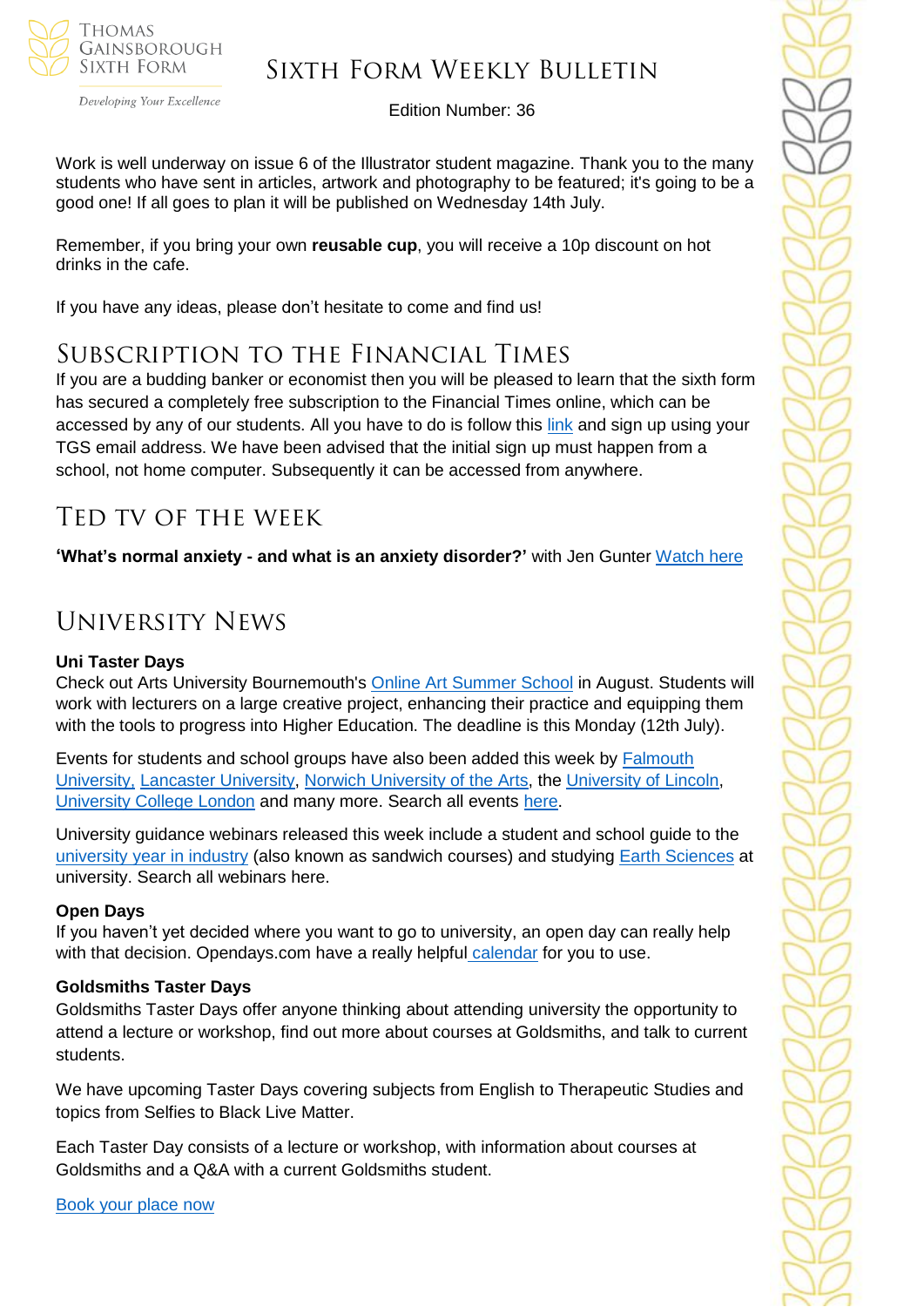

Developing Your Excellence

Edition Number: 36

## Careers News

#### **Apprenticeships**

**West Suffolk College** - Click [here](https://apprenticeships.wsc.ac.uk/) **Suffolk New College** - Click [here](https://suffolknew.justapply.co.uk/index.php?mod=publicpost) **Colchester Institute** - Click [here](https://www.colchester.ac.uk/apprenticeships/vacancies/) **Suffolk Apprenticeships** - Click [here](https://apprenticeshipssuffolk.org/jobs-page/)

#### **British Telecom Apprenticeships**

The apprentice programme for a **September 2022** start, recruitment begins this Autumn. You can find more information at [http://www.bt.com/earlycareers.](http://www.bt.com/earlycareers) Hints and tips on how to apply can be found at [www.atadastral.co.uk/earlycareers.](http://www.atadastral.co.uk/earlycareers)

#### **Amazing Apprenticeship**

If you are interested to find out what a parent's perspective of Apprenticeships is like you can listen to the intro episode and subscribe to the full series by [clicking](https://amazingapprenticeships.us11.list-manage.com/track/click?u=9f89f859eb0be9d437b1414c3&id=c2f1e4d4c1&e=5b7f87d8e0) here.

#### **Events**

#### **Into Games Careers Fair 2021** Click [Here](https://www.eventbrite.co.uk/e/into-games-career-fair-2021-tickets-159674746465)

This event takes place on **29th July** and the above link takes you to register for the event. Join Into Games' first online career fair connecting job changers and seekers with a wide range of UK game studios showcasing exciting roles and providing invaluable tips and feedback.

#### **UCAT Free Mini Workshops**

The Medic Portal are offering a series of free, online mini workshops designed to help you prepare for the UCAT. [Click here for more info](https://www.themedicportal.com/e-learning/webinar-series/ucat-mini-workshops-how-to-answer-challenging-questions/) or [Read](https://myfuturechoice.us17.list-manage.com/track/click?u=3303465fc10ef13ac317fae38&id=9dbb114481&e=57fc790303) More here

Explore jobs at the **City of London** - Find out about work experience and job roles available [Click Here](https://careers.cityoflondon.gov.uk/entry-level-talent/work-experience/)

Do you know what a job in "**Logistics**" involves? - [Click here](https://www.springpod.co.uk/experience/kuehne-nagel-virtual-work-experience?utm_source=Careers&utm_medium=Webpage&utm_campaign=VWEX_2021&utm_id=VWEX) for more information

### **Virtual Football and Wellbeing Event, in association with Virtual Soccer Schools**

Virtual Soccer Schools are promoting improved student mental health and wellbeing through physical activity - with skills training, inspirational talks and, best of all, we'll be joined by an elite football star!

Their first event, we were joined by Matt Targett (Aston Villa FC), Tim Ream (Fulham FC and USMNT), Asmir Begovich (AFC Bournemouth and Bosnia & Herzegovina) and a host of enthusiastic schools, with one teacher describing the day as "absolutely brilliant".

There are sessions at 9:30 am and 1:30 pm across four event days, each lasting 45-60 minutes. Take a look at our event schedule below and see when is the best date for you:

⚽ **Monday 12 July** exploring Growth Mindset

- ⚽ **Wednesday 14 July** exploring Social Justice
- ⚽ **Friday 16 July** exploring Online Safety
- ⚽ **Monday 19 July** exploring Resilience and Adversity

It's simple to book a place at the event and it's completely free to attend.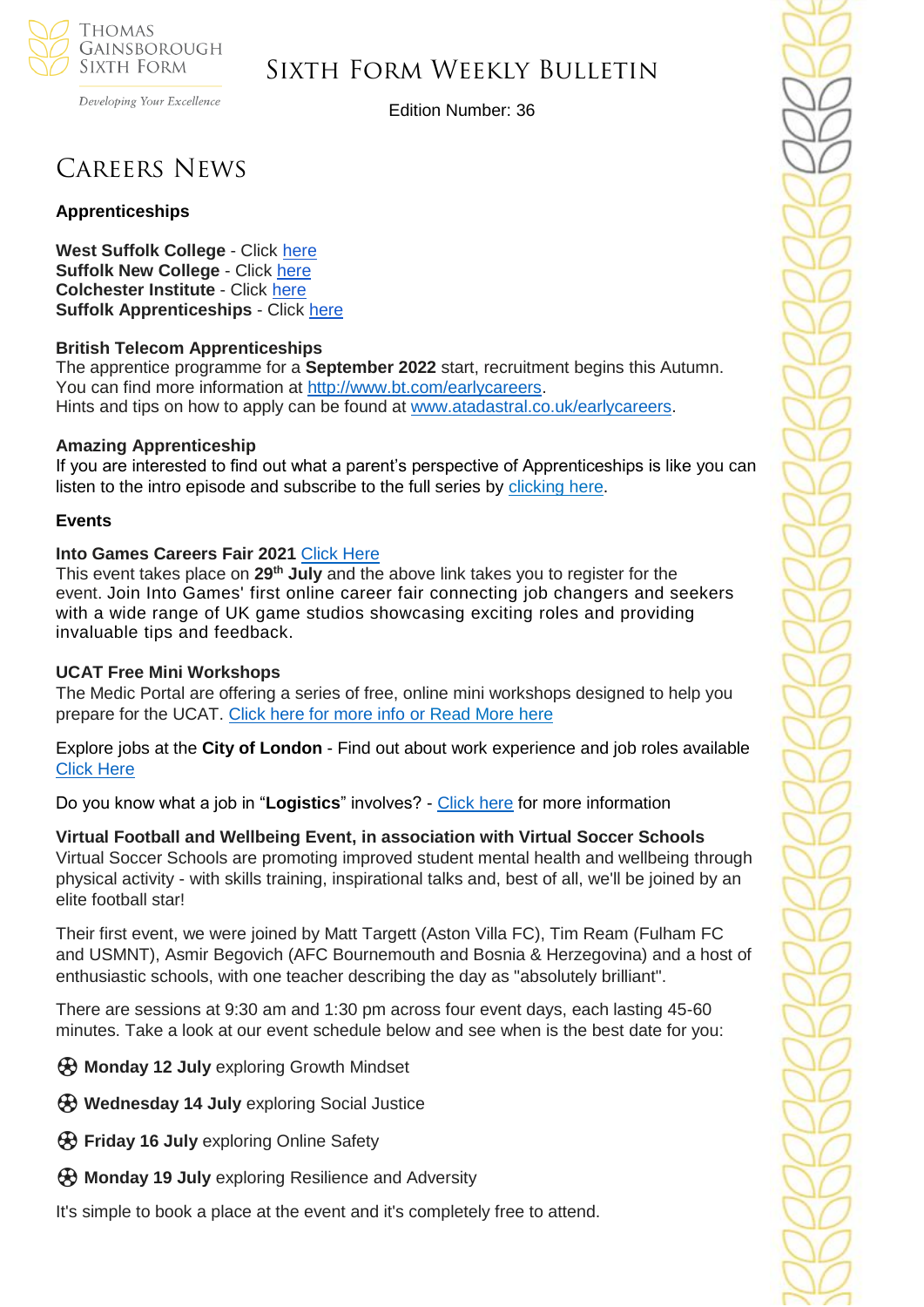

Developing Your Excellence

Edition Number: 36

#### [Book Here.](https://www.edukit.org.uk/book-vfw?SQF_CAMPAIGN=ek-vssweek-c1-300621)

#### **Creative Portal**

*Build a portfolio and* g*ain an insight into the visual and expressive arts* Date: **21st July** Application deadline: 11th July <http://www.s4snextgen.org/Opportunities/View/id/1913>

**Humankind Research** Date: **18th August** Application deadline: 19th July <http://www.s4snextgen.org/Opportunities/View/id/1980>

#### **Royal Air Force**

Date: **23rd August** Application deadline: 23rd July <http://www.s4snextgen.org/Opportunities/View/id/1482>

#### **Amey** Date: **9th August** Application deadline: 11th July <http://www.s4snextgen.org/Opportunities/View/id/1625>

Please apply as soon as possible to have the best chance of success. Opportunities may close early if many applications are received.

#### **Gatwick, Passenger Operations - Join us on 12th July @10:00am**

The Passenger Operations and Services Team at Gatwick Airport provide the operational delivery of key elements of the passenger journey. Enjoy an insight in to their roles and what it takes to promote a positive passenger experience, from arrival at the airport to aircraft. <https://learnliveuk.com/partner/gatwick-airport-careers/>

#### **I Am Train Safe - Join us on 13th July @9:00am**

Network Rail have just launched a brand new rail safety campaign called I Am Train Safe. For the first time, watch how two celebrities fare in a series of tasks as they learn how to stay safe around the railway. Our celebrities have now been revealed… Starring in our short film and featuring on our I Am Train Safe website are Welsh rugby legend Gareth Thomas and Welsh actress Joanna Page. Test your skills against theirs by completing the quiz o[n](http://www.iamtrainsafe.co.uk/) [www.iamtrainsafe.co.uk,](http://www.iamtrainsafe.co.uk/) where you can pledge to be train safe too! <https://learnliveuk.com/i-am-train-safe/>

#### **Safe & Sound - Join us 14th July @10:00am**

Safety talks from Staffordshire Safer Roads Partnership, Stoke on Trent City Council, Network Rail, Staffordshire Fire and Rescue Service. <https://learnliveuk.com/safesound/>

#### **Careers LIVE Expo - Join us 15th July from 9:00am**

An opportunity for students/parents to speak directly with **hundreds** of different companies from a wide range of sectors via the innovative LIVE chat feature. <https://learnliveuk.com/channel/>